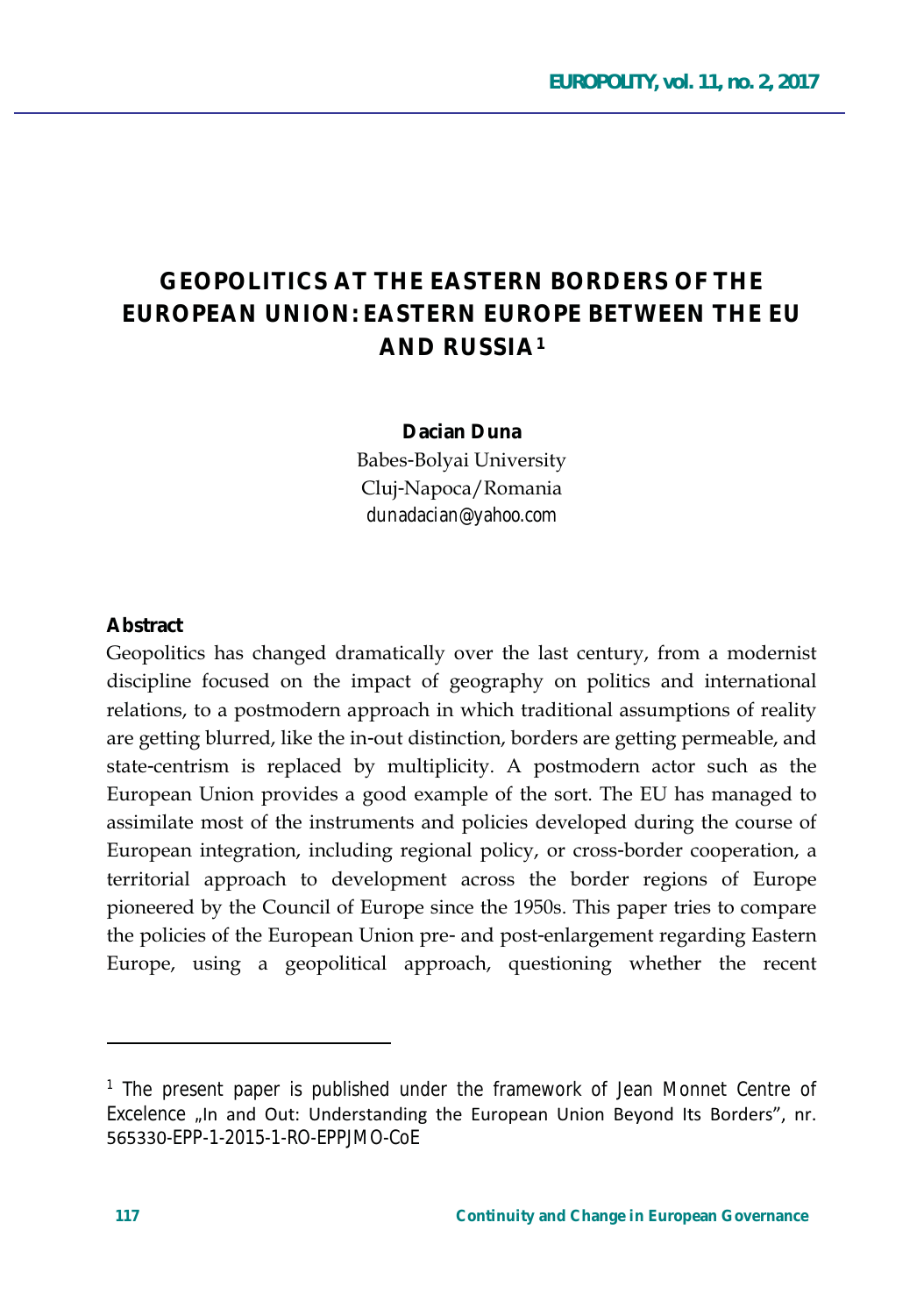geopolitical resurgence of Russia has the potential to question the influence of the European Union over its Eastern neighbourhood.

#### **Keywords**

Enlargement, fragmentation, neighbourhood, geopolitics, EU, Eastern Europe, CBC, integration,

### **1.INTRODUCTION**

Globalization is undisputedly one of the processes that shape the present of our planet. It is the logical development of a large sum of events, patterns and trends that took place since the times of the industrial revolution. The victory of the Western model of society – a model based on political and economic liberalism - over its totalitarian rivals once promised a peaceful global order that would last forever. Many political thinkers and practitioners anticipated the end of geopolitics, not only the end of history. They referred to that kind of geopolitics that divided the world into camps as becoming obsolete. However, have the last years witnessed the "revenge of geography" as Robert Kaplan argued (Kaplan 2012), or maybe the revenge of geo-strategy, that sub-field of geopolitics studied by the infamous school of geopolitics of general Haushofer? Is this what is happening in Eastern Europe, especially in the areas that remained outside the enlargements of the Western institutions? Or in fact geopolitics was never abandoned? These are some of the questions that still need answers. Unfortunately, the honeymoon between , East' and West' seems now long gone and the events that took place not long ago in Georgia or Ukraine are potentially hazardous for the whole of Europe. The policies of the Western organizations have not been able to prevent them.

Looking back to the last decades one could hardly miss that geopolitics as discipline and practice has returned, though fundamentally changed. It was an epistemological change. Geopolitics came back to the centre of analysing the global space with the help of critical geopolitics. However, as the promise of neoliberalism with its focus on geo-economics failed to materialize, classical geopolitics returned as well.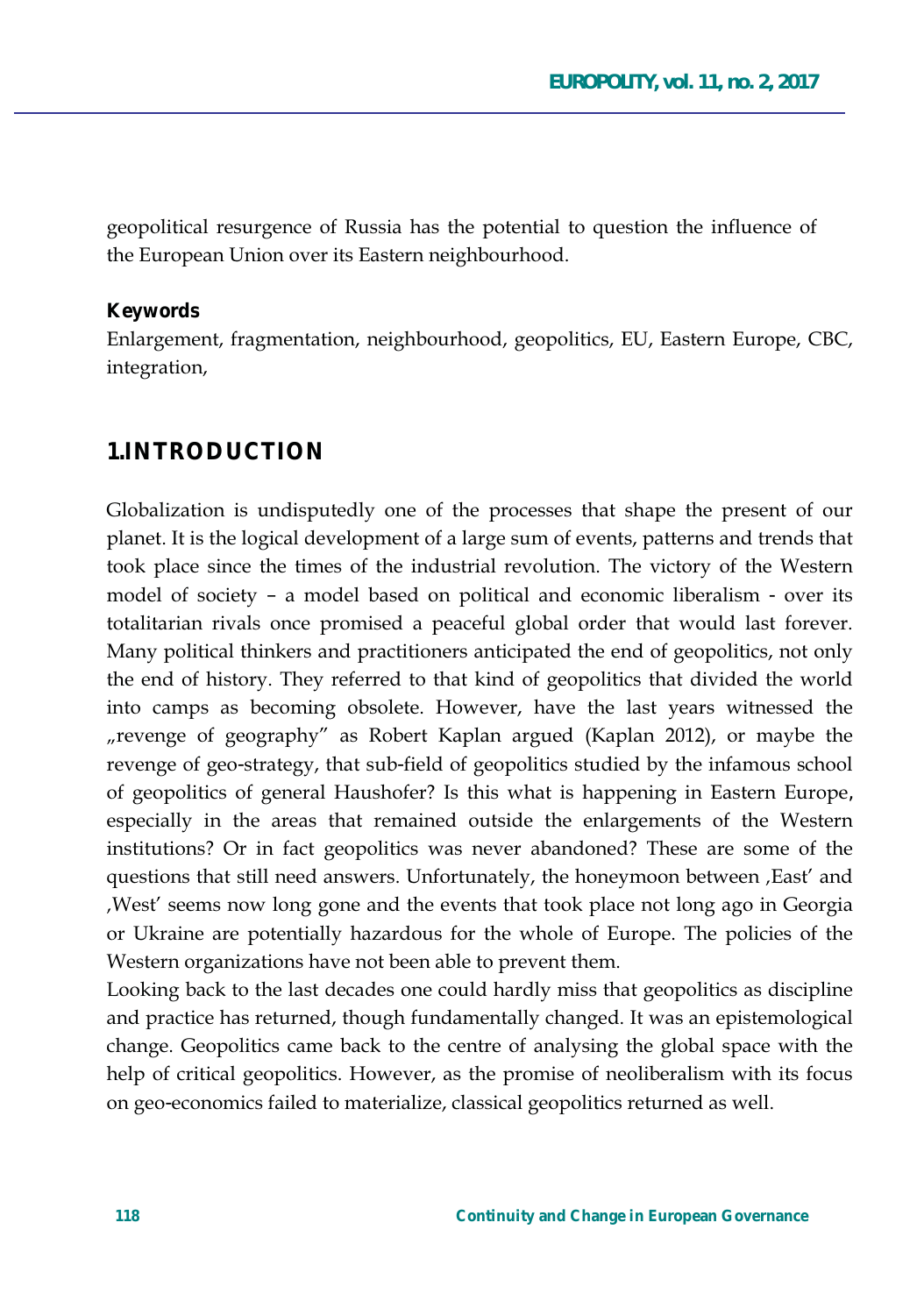Classical geopolitics "rests upon the relative spatial positions of countries, regions, and *resources as these may affect their foreign policies and actions. Such terms as states' and regions' locations, topography, distance, shape, and size will accompany these geographic features. And within these spatial structures, we may see certain patterns as depicted in shatterbelts, buffers, heartlands, sea power and land power, and checkerboards, among the numerous concepts-theories attached to the study of geopolitics"* (Kelly 2016, 2). Another definition, provided by Saul B. Cohen, is even more instrumental for our analysis. According to Cohen, geopolitics is "the analysis of the interaction between, on the one *hand, geographical settings and perspectives and, on the other, political processes. The settings are composed of geographical features and patterns and the multilayered regions that they form. The political processes include forces that operate at the international level and those on the domestic scene that influence international behaviour*" (Cohen 2015, 16). Clearly, the focus of this paper falls on the linkage between the European integration process and the multi-layered geopolitical realities of Eastern Europe.

On the other hand, critical geopolitics deconstructed the modernist assumptions and meanings used in the theory and practice of geopolitics and statecraft. According to Toal, critical geopolitics has taken up the challenge " to document and deconstruct the *institutional, technological, and material forms of these new congealments of geo-power, to problematize how global space is incessantly reimagined and rewritten by centers of power*  and authority in the late twentieth century" (Toal 1996, 196). Critical geopolitics is a new representation of "*qeopolitics as a discourse comprising two overlapping components. First, the 'practical geopolitics' of everyday statescraft, whereby the world is spatialized into regions with imagined attributes and characteristics—leading to a mosaic of places of 'danger', 'threat', or 'safety' that underpins foreign policy. Second, the 'formal geopolitics' created by 'security intellectuals' who produced theories and strategies to guide and justify the statecraft of practical geopolitics*" (O Tuathail and Agnew 1992 in Dodds, Atkinson 2000, 10). Critical or postmodern geopolitics seem to better describe the geopolitical features of a postmodern actor such as the European Union.

Eastern Europe has always been an object of dispute between the empires of Western Eurasia. The appearance of emancipation felt after the Cold War inside the region has soon proved to be an illusion. The region is still parcelled between the interests of the Western organizations and those of the Russian Federation. It remained caught between two discourses with geopolitical implications. On the one hand, the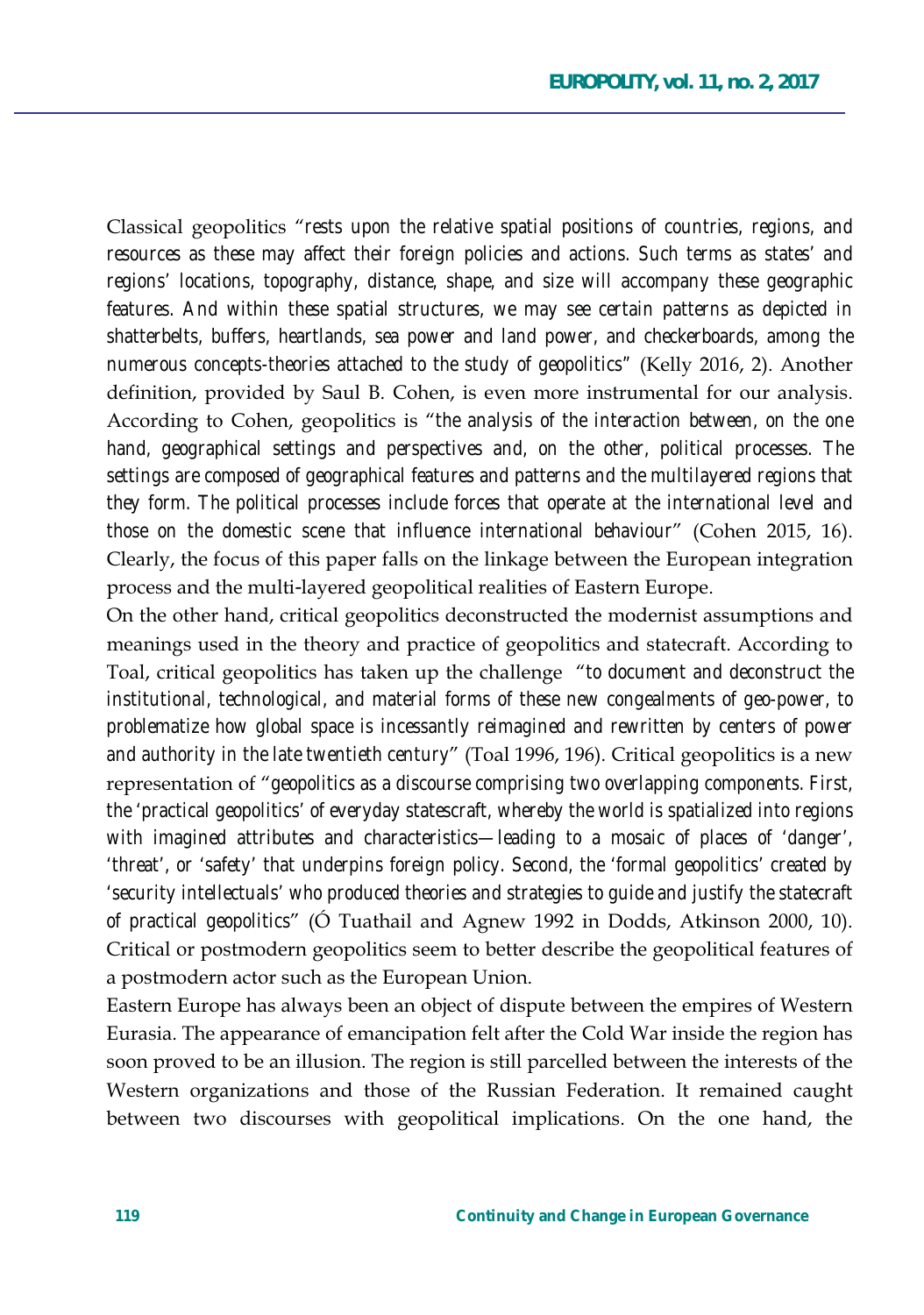discourse of a metaphorical empire, as Ole Waever would argue, based on liberalism, conditionality and differentiation, the European Union. On the other hand, the discourse of an old empire, championing the old ways, the conservative values, against the so-called Western decadence, the Russian Federation. The dilemma remains largely economic, since the most important problem of Eastern Europe is its constant dependence on energy, technology, and investments due to its historical poorness. For the most part of the period (1990-2010) the East European nations had mostly depended on the EU, but since the European economic crisis the credibility of the European Union did show signs of fluctuations. Austerity dramatically changed the behaviour of the European institutions not only in what concerns fiscal discipline within the Member States of the EU but also in terms of its external relations. The EU is far less generous with its current Eastern neighbours than it used to be in the 1990s with the countries of Central Europe.

This paper is approaching the policies of the European institutions, particularly those of the European Community and the European Union with regard to Eastern Europe after the fall of communism and the breakup of the Soviet Union using geopolitical lenses.

### **2.DIFFERENTIATION AND CONDITIONALITY**

Since the early 1990s the European Union has had to define its relations with the neighbouring areas in a wide spectrum of issues and using a complex mixture of policies. Among them were the CFSP-CSDP, the regional policy, the cross-border cooperation policy, JHA and so. The EU was not alone in this matter. It was accompanied and still is by a plethora of IGOs, INGOs, corporations, or firms. The most important companions added consistence to the Western approach of Eastern Europe: The North Atlantic Alliance (NATO), the Council of Europe, or OSCE, covering all the aspects necessary for strengthening the East-West rapprochement after the long decades of the Cold War. This evolution was actually the Western feedback following the input received from the , East'. A number of Central European countries, namely Poland, Czechoslovakia (before the split), and Hungary had noticed the openness of the Western institutions soon after the fall of communism,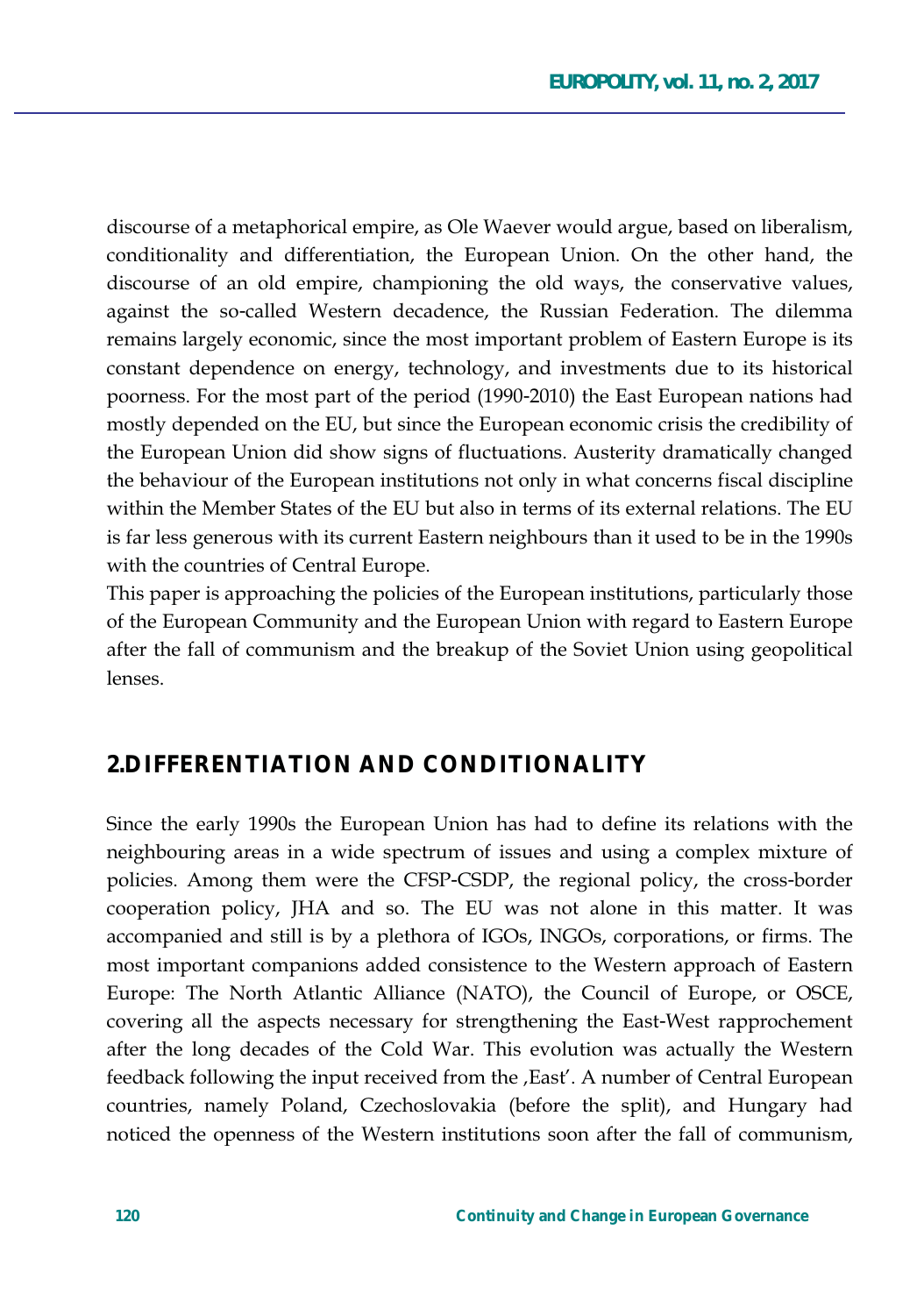cooperating together to join the Euro-Atlantic institutions while at the same time preparing their societies for political liberalism and market economy.

In this atmosphere it seemed the West was once again embracing the East. However, the process was not a smooth one. It soon became clear that Eastern Europe has not been a monolith after all during the times of the Cold War. The monolith was cracked and the demise of communism made it implode. The Western institutions came soon to realize that Eastern Europe was regionally diversified and a process of differentiation was soon employed in the relations with the East. According to Peter Gowan (Gowan 2002, 29-30) the Eastern Europe was split into several sub-areas from Europe's point of view:

- The Frontier Belt formed by states neighbouring directly Germany and/or Austria: Poland, Czech Republic, Slovakia, Hungary, and Slovenia. Croatia's involvement in the Western Balkans' wars gave it for a moment an economic, political, and strategic profile different from other frontier belt states;
- South-Eastern Europe and the Western Balkans: this area includes Romania  $\bullet$ and Bulgaria, Albania, and all the successor countries of Yugoslavia, except Slovenia:
- The Baltic region: the Baltic states and Kaliningrad;
- The Western part of the CIS: Russia, Ukraine, Belarus, and Moldova;
- The Caucasus: especially Armenia, Georgia, and Azerbaijan.

The regional differentiation noticed by Gowan may have been once a reality from the point of view of European and Atlantic institutions. Obviously, the reality changed dramatically, once Romania, Bulgaria, Croatia, and Albania joined the European Union and/or NATO. What is important is the fact that the regional differentiation operated by the European institutions probably covered some geopolitical considerations along the classical economic or political ones (specific to a civilian power such as the EU). This policy of regional differentiation reflects the gradual extension of European Union's interest towards its Eastern European neighbours after the end of communism in Eastern Europe. This interest was getting compartmentalized depending on regional circumstances. Not surprisingly, the main target for the EU enlargement policy was initially the Central European sub-region, mainly because its countries had rapidly succeeded in cooperating in a joint manner with a view to their admission to the European and Atlantic organizations (using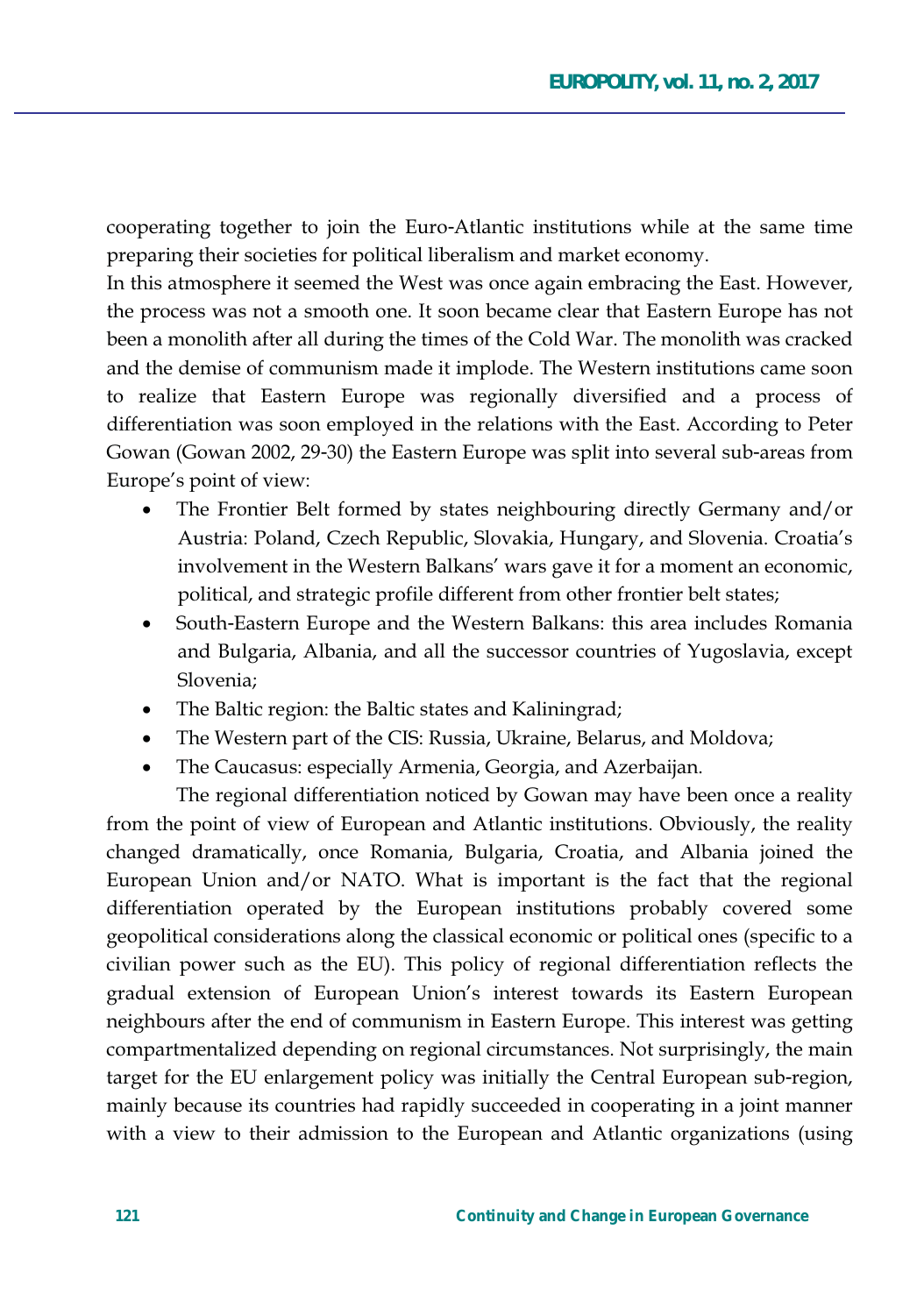such initiatives as the Visegrad Group, CEFTA, or the Central European Initiative). Yet, probably the most important argument was the fact that this frontier belt' countries could have formed the first line of defence in the wake of the new crossborder security threats foreshadowing the Eastern border of the Union in the early 1990s.

After the fall of Berlin Wall some voices had suggested a new historical and "natural" divide (as Milan Kundera argued) between East and West, or a new wall separating the "Cosmos" from "Chaos". Especially the Northern countries hurried to create regional cooperation initiatives in the Baltic and Barents seas beyond the new "big cultural division." The regional institutions were regarded as instruments to approach the problems of the chaotic "Other", but also "meeting points" of "interface" between different political cultures and old enemies (Tunander, 1997, 27). Immediately after the Cold War there was a temptation from the West to divide Europe – this time into three parts: the West, a restricted Central Europe that was expected to share the Western political culture (the Visegrad Group), and a new Eastern Europe (described as chaotic, unstable, based on the Eastern political culture). Gradually the European institutions have realized that they were the only entities able to order the "Chaos" of the neighbouring regions. The enlargement served this goal. Moreover, the narrowed sense of Central Europe was gradually abandoned as the European and Atlantic institutions have found the necessity to strengthen the new fragile democracies of Central and Eastern Europe in order to isolate the areas of risk for the European security.

Ola Tunander, a former researcher of the Peace Research Institute Oslo (PRIO), anticipated the new geopolitical division lines of the post-Cold War era: 1) NATO  $\leftrightarrow$ Russia – focus on Germany, Northern Europe and Central Europe; 2) Europe  $\leftrightarrow$ Islam – focus on Latin Southern Europe; 3) Limes Romanus ↔ Limes Germanicus<sup>1</sup> – caused by the accent on either the North or the South of Europe, resulting in tensions within the EU (Tunander 1997, 24). The European political establishment categorically refused to formulate such dilemmas in geopolitical terms (politically

<sup>&</sup>lt;sup>1</sup> During the Roman Empire, *limes* (spelled in English /'lar mis/) was the frontier separating the Roman world from the Northern barbarian world ('Barbaricum').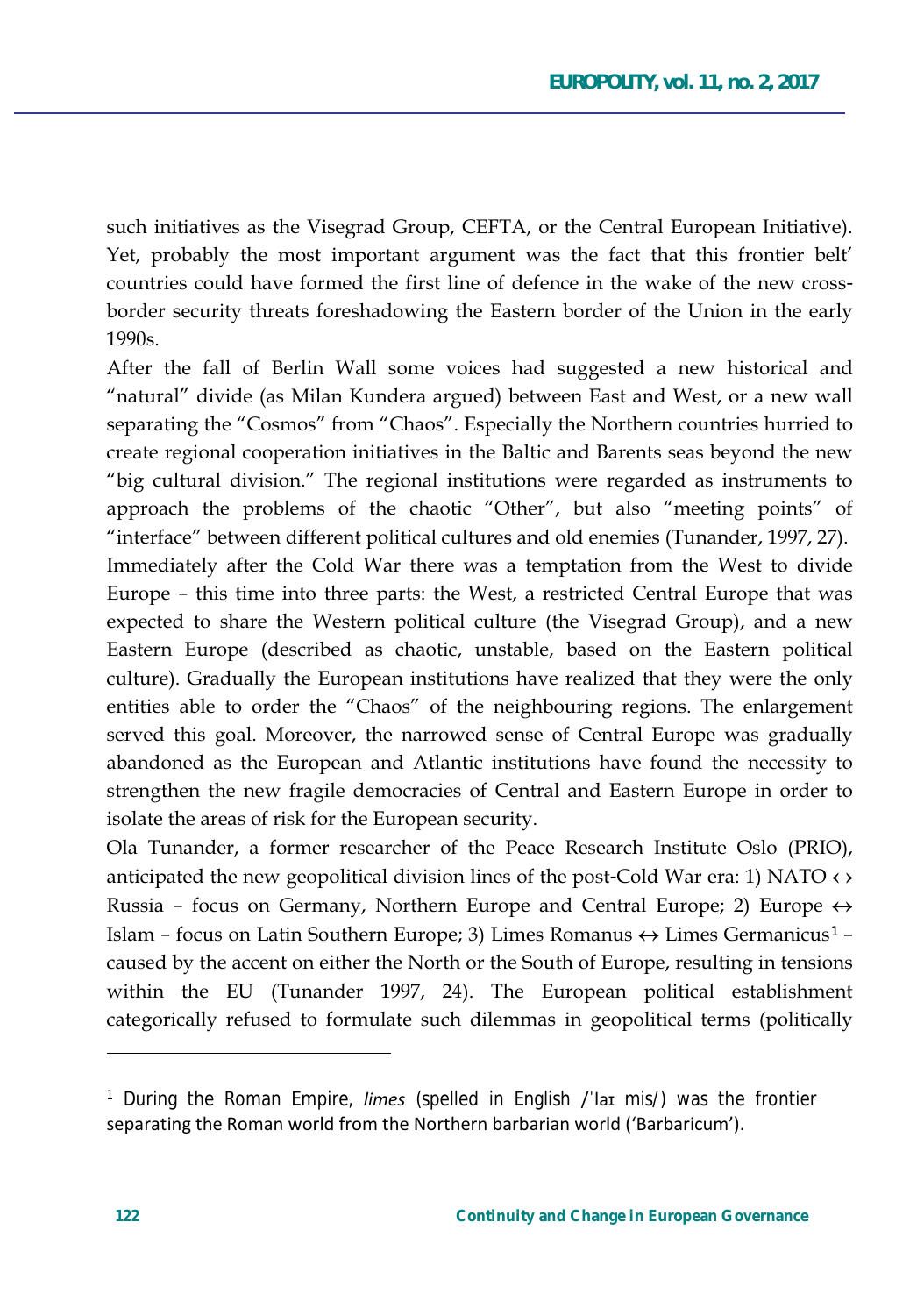incorrect). However, a close-up inspection of the regional policies developed by the European and Atlantic organizations in the last decades provides the evidence of an approach as the one remarked by Tunander. After the Cold War there was a period during which high-security or geostrategic concerns were no longer present. Instead, the type of threats to security has significantly changed, the concerns over microsecurity, or low security, have generously occupied the agenda. The states beyond the borders of Europe were no longer the most acute danger for the Western European security. The main danger came from the criminal activities developed within their borders with an important transnational impact.

Given that European integration also implied the adoption of the Schengen acquis, it is understandable that the enlargement of the EU has awakened many anxieties in the West. The two major concerns of the EU have become cross-border migration and crime (the latter covering a large number of issues including smuggling, human trafficking, drugs, terrorism, etc.), border control being considered by the Union as the main line of defence against instability and its consequences: refugees, murder and the collapse of law and order (Grabbe 2000). Although not all of these anxieties were not properly associated with the opening of borders to EU candidate countries, they have not lost their importance. Not by accident, the securing of borders with non-member states has become a priority for candidates' accession negotiations, and cross-border cooperation has become a major component of the relations between the EU and its neighbours.

The institutionalization of Nordic / Baltic security was also a reaction to the tragic experience of the Western Balkans. The Nordic people have shown their lack of interest in what was going on in southern Europe. After the fall of communism,  $NATO$ , WEU and CE  $/$  EU relations with the East were based on a semantic policy aimed at reducing Russia's fears. These institutions have avoided the use of the word "expansion" - a term far too offensive for Russia - replacing it with "opening" and then "enlarging". The three organizations based their enlargement policies on a rational strategy that would allow for the internal cohesion of the European institutions and their operational capacity to be maintained and ensure that there are no serious complaints from stronger neighbours (such as the Russian Federation) which could undermine the development of a European cooperative security system (Grudzinski, Ham 1999).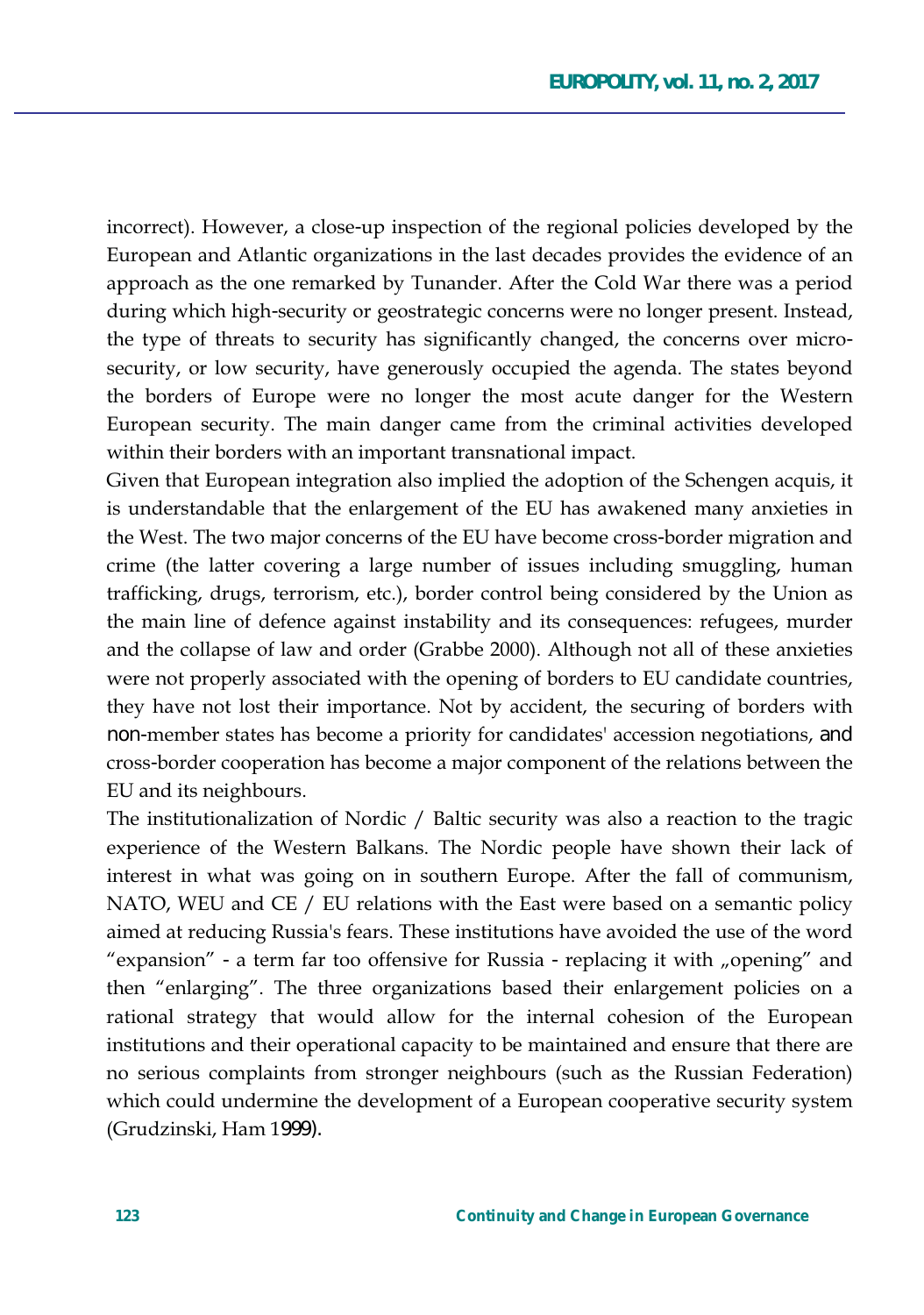Since the early 1990s, the European Community (EC) has differentiated the countries eligible for future European integration from those that are not eligible in the medium and even long term to join the European institutions. Of the former Soviet republics, only the Baltic states have been included in the first category. The aforementioned considerations have made Russia and the CIS member states (perceived as gravitating around Moscow) not to be considered eligible. Central European and Southeast European states (much later, following the adoption of the Stability Pact for Southeast Europe) have thus become the target of the enlargement policy of the European Community. Paradoxically, the Federal Republic of Yugoslavia could have been at the forefront of the list, given its relative openness towards the West since the 1970s. According to Peter Gowan, four factors, however, led to the final division, which enshrines the primacy of the Central European states in front of the Southeast European countries in the process of enlargement of the European Union: the clash between the local political tragedies and the Western shock therapy campaign launched in 1989; the impact of the German geopolitical priorities on both regions; the impact of the Yugoslav wars; the Albanian crisis (Gowan 2002, 30).

The perception of regional membership of potential candidate countries in the Union was dictated by geopolitical criteria, "Central Europe" symbolizing stability and security in Western mentality, while South Eastern Europe (especially the Western Balkans) being perceived as a source of insecurity, violence and the lack of a Western-style political culture. Over time, this difference in perception will turn as the ethnic, political and economic situation in Southeast Europe stabilizes. After the European economic intervention in Bulgaria (after the hyperinflation in 1997) and especially after the successful implementation of the Stability and Conflict Prevention FYROM pact, it became clear that the region of South-eastern Europe can also be secured and could join in the future the European and Atlantic organizations.

As the European Union matured as an international actor, developing a European (Common) Security and Defence Policy, it became clear to EU officials that the borders of European security transcend the European continent, especially in the context of the new wave of enlargement, considered rightly by political analysts as a true "enlargement boom" or "Big Bang". In this context, the EU was becoming more and more responsible for what is happening in the neighbourhood of wider Europe.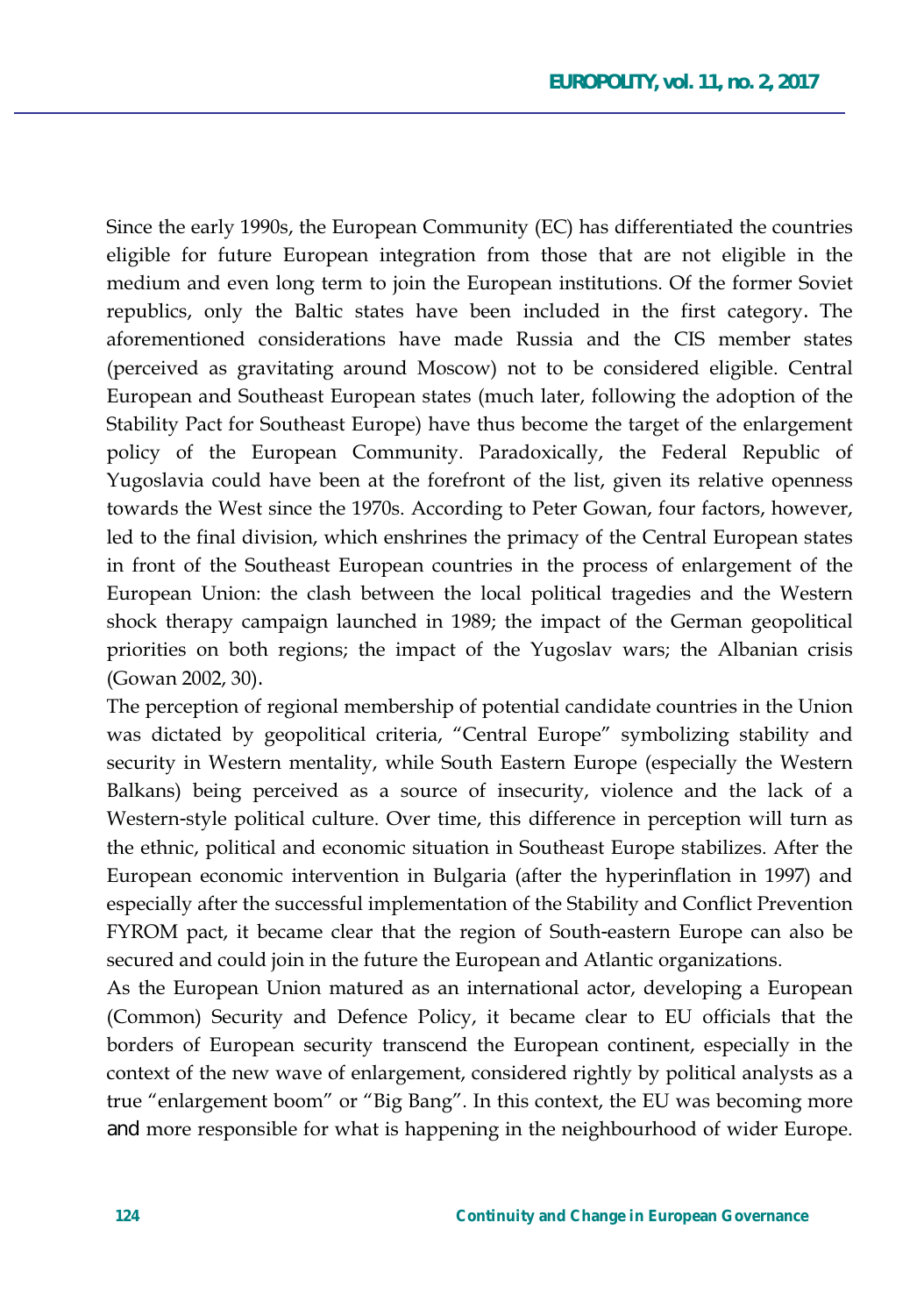It should be noted that if the regional policy of the European Union was marked for more than a decade by the enlargement to the East, this policy has reached its geographical and functional limits in the early 2000s. For the European Union the challenge was already identified in 2003: "How to exert an influence comparable to that *exerted over the past decade on central and eastern Europe, but without being able to use the*  strict conditions for a possible accession?" (Batt, Lynch 2003 7).

The European institutions' response did not lack creativity. In fact, the year 2003 was extremely fruitful in terms of policy initiatives. It was revolutionary compared to most years of the European integration process<sup>1</sup>. Two particular documents are important in the context of this paper: "A Secure Europe in a Better World", the document presented by Javier Solana which later was adopted as the EU security strategy (EUSS), and a communication paper of the European Commission entitled "Europe's Wider Neighbourhood", which lead to the adoption of the European Neighbourhood Policy. Both were submitted to the European Council of Thesaloniki in June 2003. The documents confirmed once again the Western concerns over the Eastern European countries. The Solana document even used the findings from a Eurobarometer (No. 58/1 of Oct./Nov. 2002) to stress how the European institutions were caring about the perceptions of the European public.

The EUSS was adopted in December 2003. For a text imbued with neoliberal principles specific to the European integration process, the Solana document is filled with geopolitical reasoning. It clearly states that "our task is to promote a ring of well governed countries to the East of the European Union and on the borders of the Mediterranean with whom we can enjoy close and cooperative relations  $(...)$  It is not in our interest that enlargement should create new dividing lines in Europe. We need to extend the benefits of economic and political cooperation to our neighbours in the East while tackling political problems there" (EUSS 2003, 8). The tone is vaguely imperial, reminding about a theory developed by Robert Cooper, a very influential

 $\overline{a}$ 

<sup>&</sup>lt;sup>1</sup> In 2003 the Convention on the Future of Europe finished the draft Treaty establishing a Constitution for Europe, the European Community presented a paper on "Wider Europe's Neighbourhood" which was the blueprint of the European Neighbourhood Policy established in 2004, and Javier Solana presented the EU's security strategy "A Secure Europe in a Better World".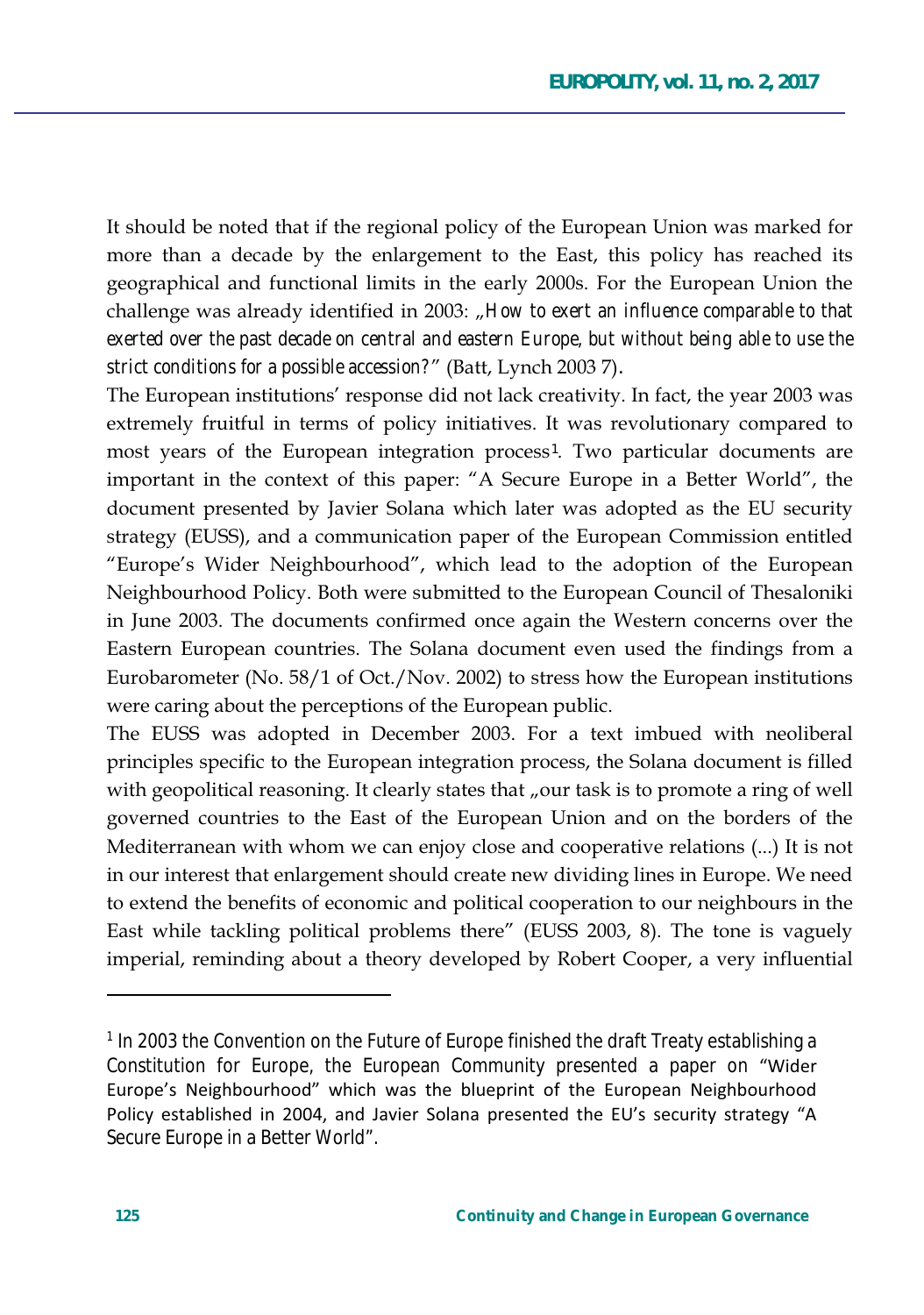British diplomat of the Blair administration. The theory, "new liberal imperialism" was very fashionable during the years following  $9/11$ . The strategy is over-optimistic in what concerns the ability of the European Union to model its Eastern and Southern neighbourhood into its own image.

Another surprising document is "Wider Europe's Neighbourhood: proposed new framework for relations with the EU's Eastern and Southern Neighbours" and it was drafted under the supervision of Chris Patten, another British diplomat, at that time European Commissioner for External Relations. It targeted the countries soon to become the new Eastern and Southern neighbours of the EU. The strategy concerns relations with Russia, the new independent states in the western part of the former USSR - Ukraine, Belarus, Moldova, and the South-Mediterranean countries. It agrees with the conclusions of the Copenhagen European Council (December 2002) that the enlargement is an opportunity to promote stability and prosperity beyond the borders of the Union. The document is similar in many respects to the EUSS: "Instead of trying to establish new dividing lines, deeper integration between the EU and the ring of friends will accelerate our mutual political, economic and cultural dynamism". It proposed a strategy for the next decade, starting from Chris Patten's findings: "Over the past decade, the Union's most successful foreign policy instrument has *undeniably been the promise of EU membership. This is not sustainable. For the coming*  decade, we need to find new ways to export the stability, security and prosperity we have *created within the enlarged EU. We should begin by agreeing on a clearer vision for relations with our neighbours.*" (European Commission, 11 March 2003).

The Commission communication spoke of the development of a zone of prosperity and good neighbourliness, a "circle of friends" holding "a stake in the Internal Market" in return for demonstrating commitment to common EU values and effective implementation of reforms (political and economic). Romano Prodi, at that time President of the European Commission, expressed himself in a similar way to the one in the Solana document: "Instead of trying to establish new divisive lines, the strong integration between the EU and its circle of friends will accelerate our political dynamism, economic and cultural". Undoubtedly, the ideas suggested in the Commission's Communication and empirically grounded in the European Neighbourhood Policy are part of a new geopolitical vision of the European Union, of a new approach to regional security.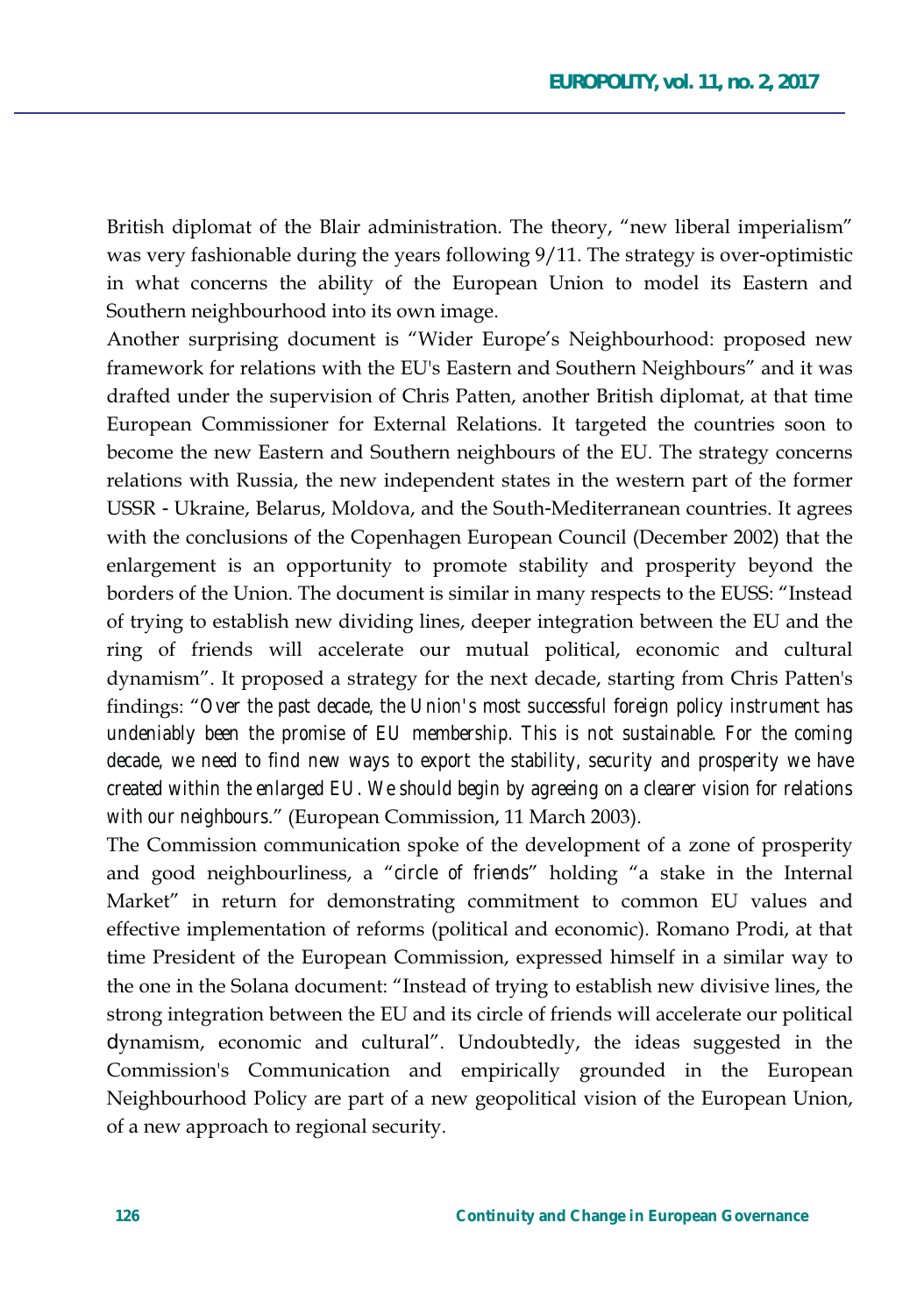One of the most interesting concepts developed in the years preceding the enlargement boom of the European Union was formulated by a theorist of neomedievalism: Ole Wæver. According to Wæver, the enlarged Europe has the potential to become a "a metaphorical empire", which leads us to think about multiplicity, overlapping authorities, the existence of multiple power centres. According to Wæver, the functions of this geopolitical organization would be to keep the core "*intact*" (this was the function of NATO's expansion waves for example), "to discipline" the regions in the proximity of the centre by using an asymmetric interdependence formula (see the conditionality for enlargement), direct intervention (an option which was supposed to become available with the emergence of the CSDP) (Wæver 1997).

Wæver approached both the European Union's and Russia's policies toward East Europe as being based on concentric circles. According to the author this is a system "that demands a lot of the EU system because ultimately it can only function if the perspective of eventual membership is kept realistic" (Wæver 1997, 336). Indeed, the EU policies toward the neighbourhood seem to justify exactly this approach specific to an empire. However, this could only have lead to a clash with Russia, the other empire using concentric circles of imperial control.

The problem with the European Union is that it was always suppose to be an entity that promotes openness and democracy. The "treaties" have always been drafted in a liberal manner, never suggesting that the EU might become a closed political system, a club of the rich. However, the enlargement "big bang" and the economic crises, followed by austerity measures, made almost impossible for the European Union to keep indefinitely the promise of enlargement for the neighbourhood countries. Yet, the promise of "a stake in the Internal Market" in exchange of political change has kept the "European dream" alive for the citizens of these countries and some members of their elite. This partly explains what happened in Ukraine since 2004 and the "Arab" *Spring*". The EU is a victim of its own previous successes.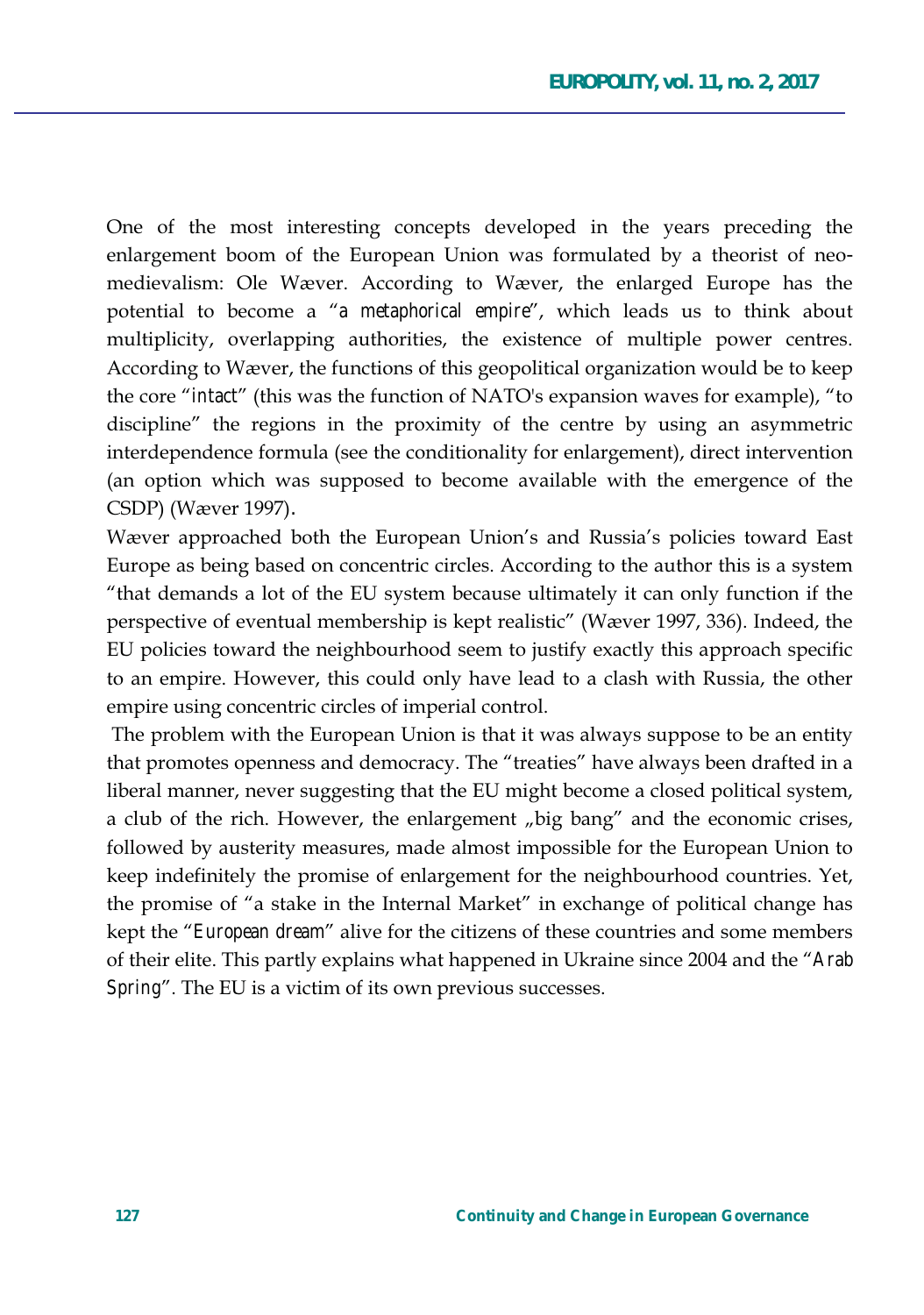### **3.FROM THE ENP TO THE EASTERN PARTNERSHIP**

The European Neighbourhood Policy was established in 2004, was reviewed in 2011 due to the consequences of the Arab Spring for the Southern partners of the EU and revised again in November 2015. The policy is stated to be in line with the Global Security Strategy for the European Union's Foreign and Security Policy presented by the High Representative of the EU for Foreign Affairs and Security Policy, Federica Mogherini, in 2016. The policy is considered a "joint endeavour" between the EU represented by the European External Action Service and the EU Member States, on one side, and the 16 partner countries from Northern Africa, the Middle East and Eastern Europe.

A single look at the website of the European Neighbourhood Policy is enough to notice that the revised ENP is an instrument of the same policy of differentiation designed by the European Community and its successor, the EU, for the past decades in their relationships with the neighbours: "The key principles of the revised ENP are differentiation amongst partner countries, flexibility, joint ownership, greater involvement of the EU Member States, and shared responsibility". To add even further, it is clearly stated that the ENP is not offering the prospects of admission to the partner countries: "Through the ENP, the EU offers partner countries potential greater access to the EU's market and regulatory framework, standards and internal agencies and programmes". If enlargement policy involved the adoption of the full acquis communautaire by the candidate countries, the expectations regarding the countries forming the "Neighbourhood" are much lower (Bruns, Happ, Zichner 2016, 3). However, this does not mean that the expectations of the partner countries from their relationship with the European Union are also low. The closer it gets Europe in relationship with its neighbours, the greater is getting the power of attraction towards it. The development of civil society in the "Neighbourhood" is stimulated by the financial aid offered by the EU and the opportunities to be involved in a whole spectrum of positive interactions with European citizens, local governments, EU officials, NGOs, and companies, to name just a few number of actors having stakes in cross-border cooperation. The civil society of the neighbouring countries becomes the pro-European agent wanting democratic political change that would mirror the European political realities. Not to mention the fact that this civil society is becoming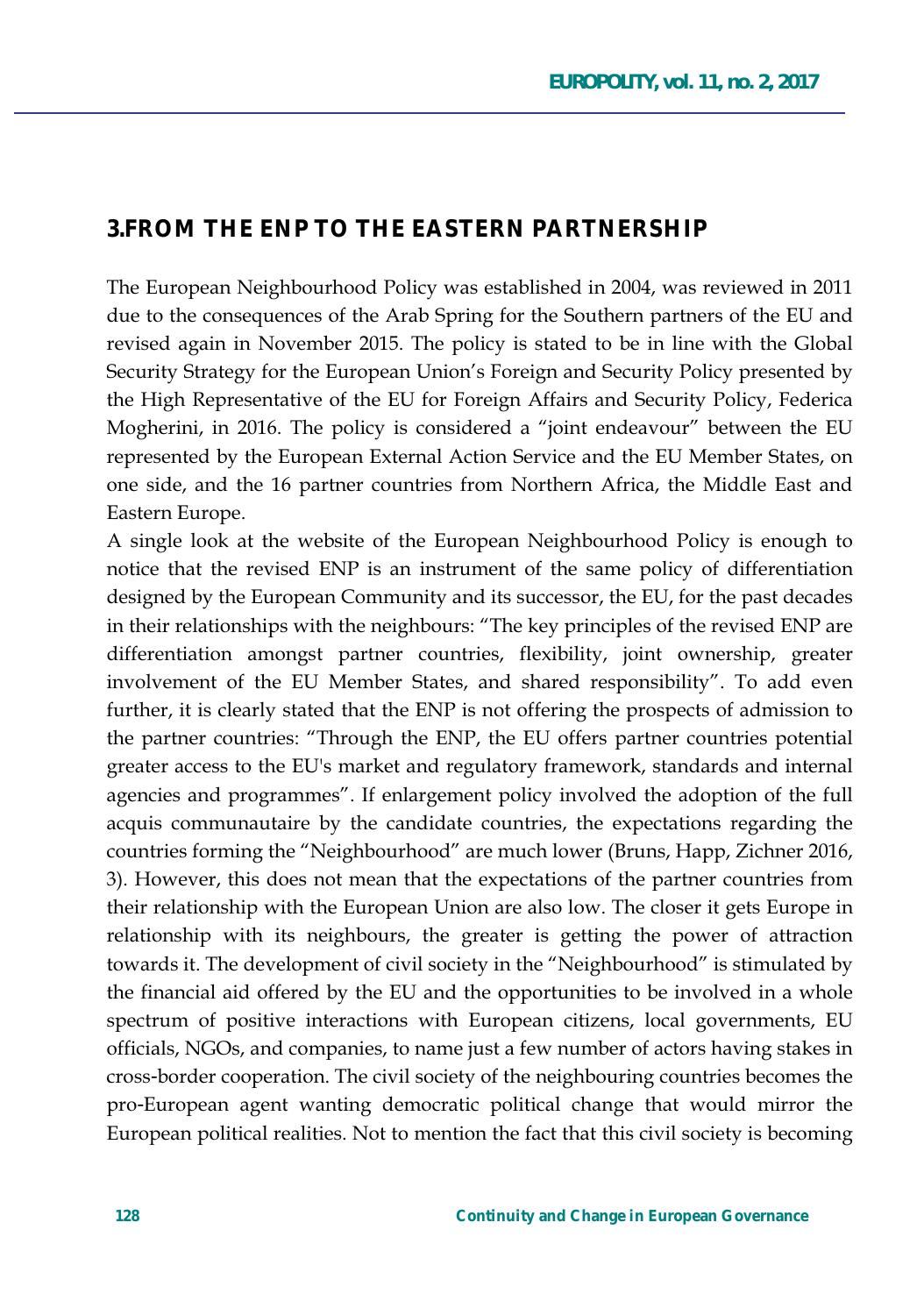the best advocate for association agreements between its country and the EU. The image of "*Euromaidan*" movement is illustrative. What was happening in Ukraine had happened in Central Europe in 1989. The same forces driving Poland, Hungary, and Czechoslovakia towards the Big Bang enlargement of 2004 seemed to work in Kiev.

The policy provides support for the countries from the neighbourhood through a financial instrument, the European Neighbourhood Instrument (ENI) "with over **EUR** *15 billion for 2014-2020"*. It replaced the former financial instrument of the ENP, called European Neighbourhood and Partnership Instrument which had a budget of over EUR 11 billion for the period 2007-2013. Moreover, the ENPI and ENI have been designed to include previous financial instruments of the European Union regarding the neighbourhood, such as the CBC programmes (which became ENPI CBC and currently ENI CBC). The new financial instruments were building on INTERREG IIIA/TACIS CBC 2004-2006 Neighbourhood programmes (Marin, 2016: 124). While the numbers are not impressive

When it was launched, the European Neighbourhood Policy had as objectives **"***avoiding the emergence of new dividing lines between the enlarged EU and its neighbours and instead strengthening the prosperity, stability and security of all. It is based on the values of democracy, rule of law and respect of human rights*". Following the Arab Spring and the crisis in Ukraine, the main focus is on "stabilisation of the region, in political, economic, and security related terms" (the quotes are from the website: https://ec.europa.eu/neighbourhood-enlargement/neighbourhood/overview\_en).

The geopolitical aspects of the European Neighbourhood Policy are easily identifiable even though they may never be acknowledged by the EU officials. Clearly, the EU is not a classical empire, a fact demonstrated by the way it manages its borders. A classical empire would employ either a policy of conquest directed towards the weaker neighbours, using force to obtain submission or imposing client states, or a policy of defence, building walls to keep "barbarians" out. A symbolical empire, or a soft empire, will rather try to influence the behaviour of the neighbours so that they might begin sharing its values, principles, and norms. Unfortunately, the events taking place in the last years in Ukraine have demonstrated that while the European Union has built a new frontier policy, the ENP, to manage the relations with its Southern and Eastern neighbours, a clash with Moscow has become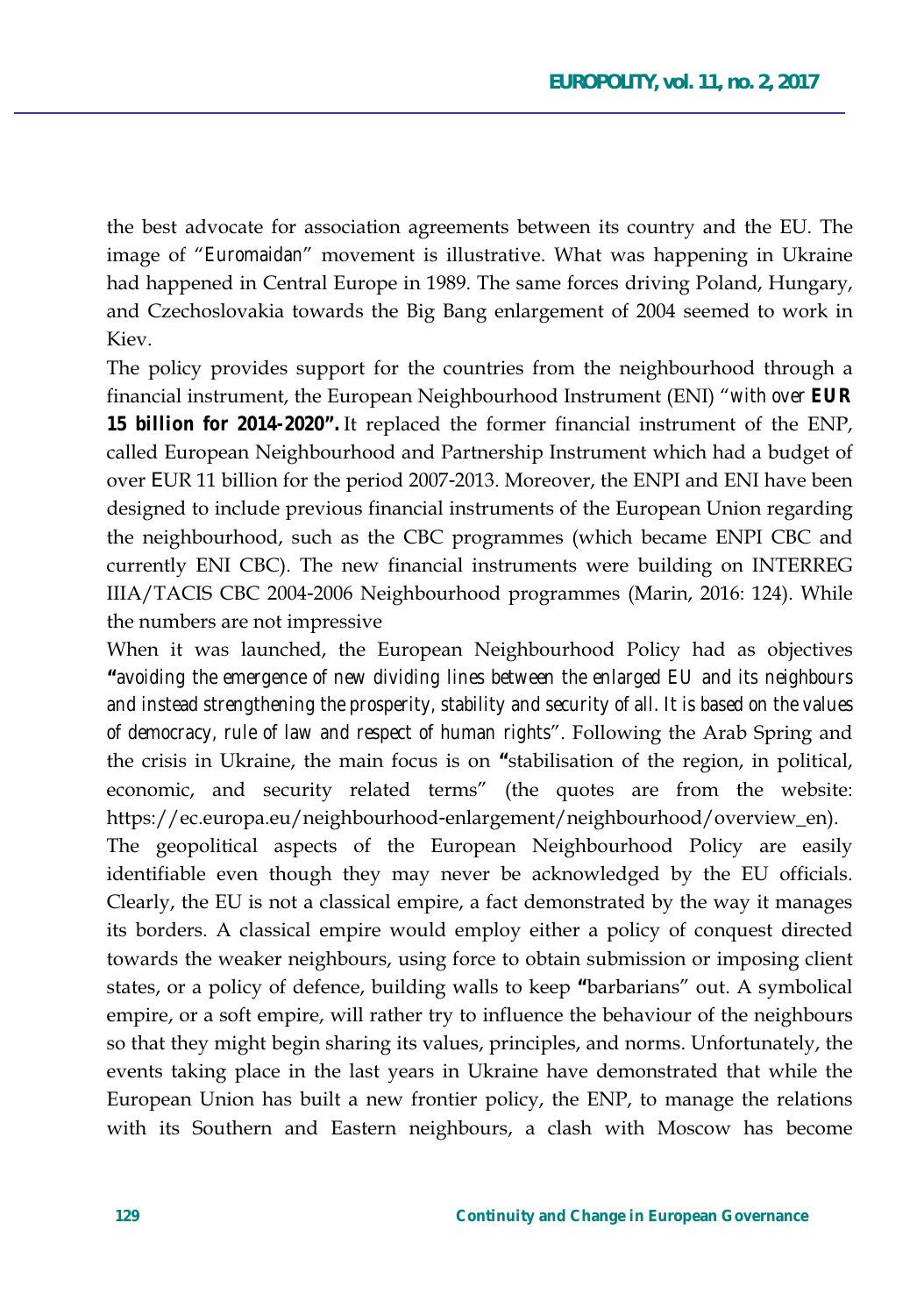increasingly unavoidable. The Eastern Partnership, an initiative of Sweden and Poland, is for Russia a recollection of other Western policies that ended in weakening its geopolitical position (for instance the NATO Partnership). Russia seems unable to differentiate the European Union's approach from that of a Great Power seeking territorial aggrandizement. Russia still perceives the former Soviet states, and especially Ukraine, Belarus and Moldova as part of its geopolitical hinterland.

### 4. THE EURASIAN GEOPOLITICAL SCHOOL OF RUSSIA

Even though after 1991 there were several geopolitical trends supporting the integration of Russia in the Euro-Atlantic space (an example would be the ideas of Dmitri Trenin<sup>1</sup>), stating that Russia no longer has the same imperial vocation it use to have during the Soviet past, they were rejected by most other trends. The dominant school came to be Eurasianism, a geopolitical school developed by the Russian geo-politician Alexandr Dugin, also the leader of the Eurasia Movement. Dugin is influenced by the great yet controversial German philosopher Martin Heidegger, reputed for - among many things - his anti-technological views. Even though Dugin is maintaining, in a liberal manner, that technology is a form of progress, he also states, in Heideggerian manner, that Russia should abandon the internet, alongside some contemporary sciences like physics and chemistry (qz.com). In fact, Dugin is the supporter of a geopolitical land geo-cultural antithesis already explored for more than a century by his geopolitical predecessors: the fight between, on the one hand, the "world of the sea" (thallasocratia, which he names it Atlantis) - a decadent civilization of commerce and consumption, supporting liberal ideals, and "the world of the land" (tellurocracy) - based on presumably moral, conservative, patriarchal, autocratic

<sup>&</sup>lt;sup>1</sup> The author of a book whose title speaks for itself: The End of Eurasia: Russia on the Border Between Geopolitics and Globalization, Carnegie Endowment for International Peace, Washington, D.C., 2001.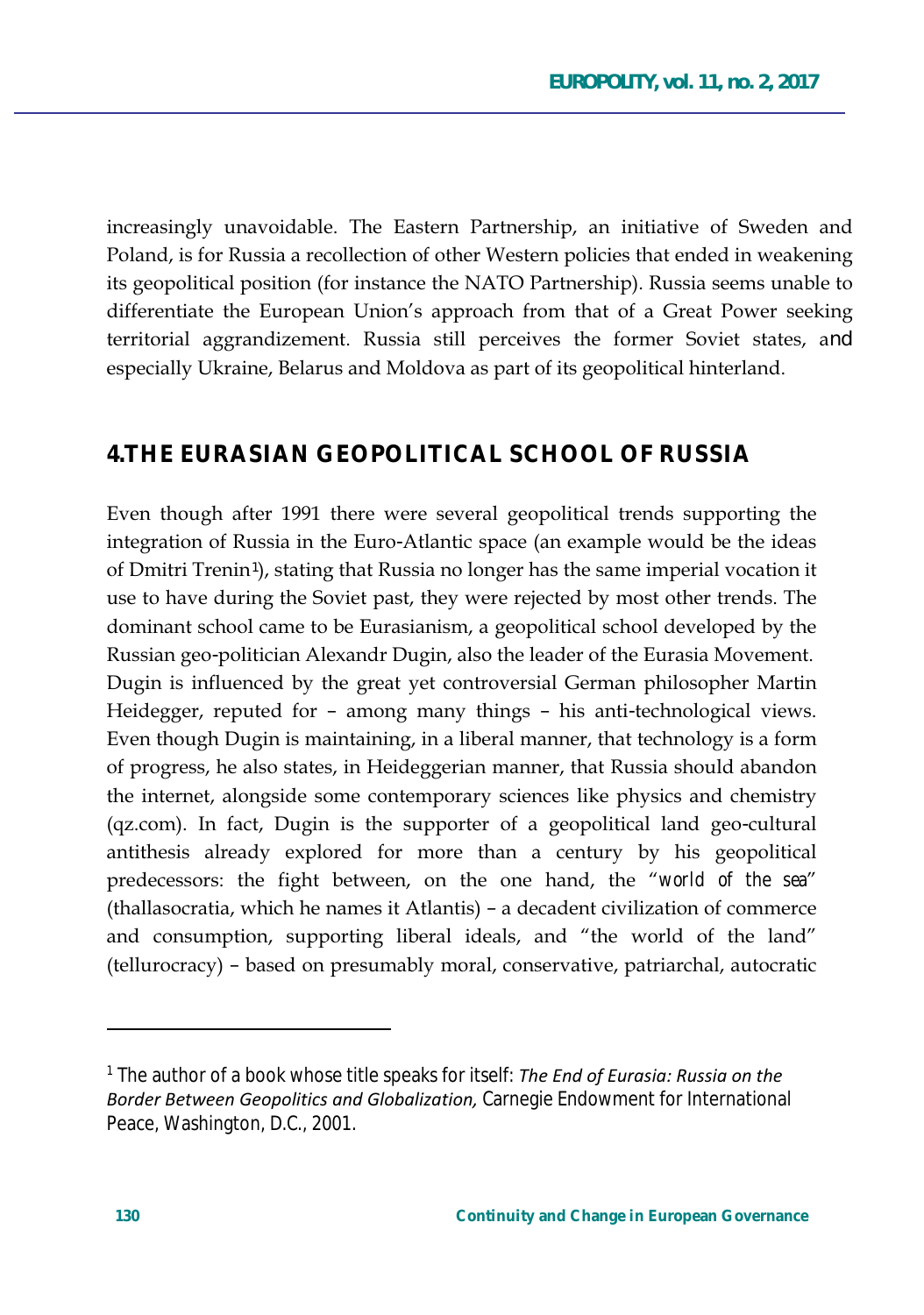ideals, closed to the traditional values. Obviously, Russia is the historical exponent of the latter.

Dugin, author of several books of geopolitics (best known for *Foundations of* Geopolitics), philosophy or metaphysics, promoted the idea of Russia's Eurasian expansionism. He consistently inspired himself from the works of the classical German geopolitical school and of the Anglo-Saxon school of geostrategy. His research design resembles that of Karl Haushofer. Here is a synthesis of his ideas:

First of all, Dugin outlines the future directions of action for Russia, these being:

- Inside, Russia should establish, based on a reform, a multi-ethnic and multi-religious state, spreading Panslavism and Panorthodoxism;
- Outside, Russia must counterbalance the Anglo-Saxon maritime powers promoting alliances with Germany and Japan;

The Russian geopolitician supports three special projects drawn accordingly to Russia's geopolitical aims:

- $\triangleright$  Pan-European: aiming to the establishment of a European empire built aroung Germany and it's concept of Mitteleuropa  $(!)$
- > Pan-Islamic: a Muslim empire in Central Asia built around Iran
- > Pan-Asiatic: an empire in the Pacific region, organized around Japan.

Russia will never be a part of these empires since it is already a great empire and it has the vocation of dominating the others, according to Dugin.

Dugin's geopolitical projects are much more related to the geopolitical imagination than to possible realities. There are many factors that prevent the materialization of the Eurasian project of Dugin, however seductive would be for the contemporary Russian political elite.

Even the Russian geopolitical admits that the Eurasian scenario is not certain, since it is not assumed by the entire Russian political and intellectual elite. Russia is in fact the prisoner of a "protracted geopolitical crisis", according to Dugin. He emphasises that "the most dispassionate and impartial analysis of Russia's geopolitics shows that today's position is a pathology, a deviation from its natural, undeniable historical trajectory" (Dugin 2015, 96).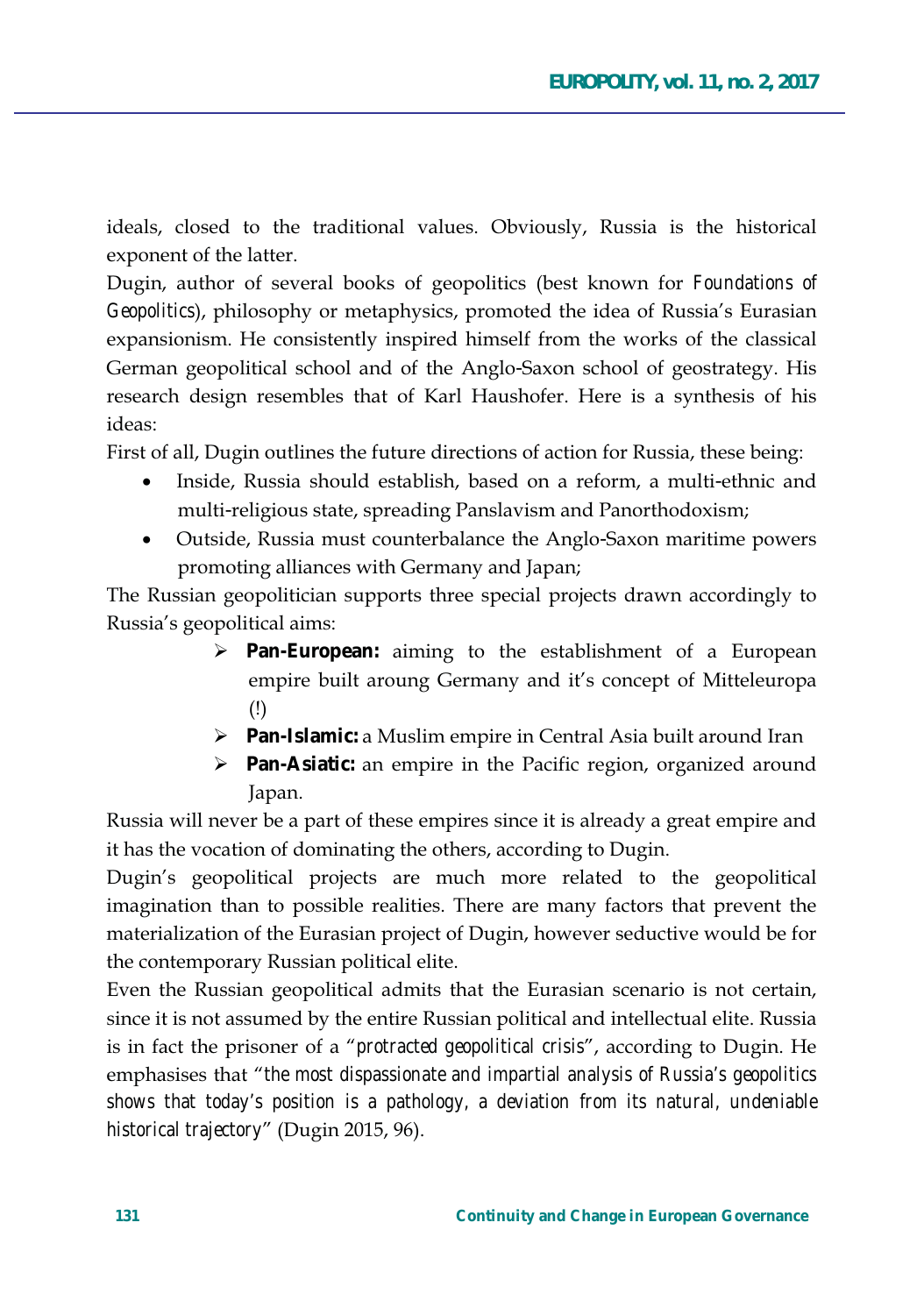Among the harsh conclusions that Dugin is making in his geopolitical manifesto of 2015 the following one cautions us: "Therefore, geopolitically, it is unfounded and *empty to hope that Russia will be able to preserve itself in the reduced and regional form in which it now exists, after repudiating mobilization, a new round of expansion, and any participation in world-historical processes on behalf of the civilization of Land (expressed today in the principle of multipolarity'* (Dugin 2015, 97). Dugin's work remains critical even towards the administration which he clearly influenced so far: Putin Administration.

## **5.FROM THE EURASIAN THEORY TO THE GEOPOLITICAL PRACTISE OF PUTIN ADMINISTRATION**

It is probably an exaggeration to state that the Eurasian project of Dugin dominates the foreign and security policy agenda of the Russian Federation, though there are several aspects seeming to confirm the influence of Dugin's ideas on Putin Administration, among which the Eurasian Union and the occupation of Crimea. Even the important review of international relations *Foreign Affairs* headlined in March 2014: "Putin's Brain : Alexander Dugin and the *Philosophy Behind Putin's Invasion of Crimea*". In fact, in 2015 the US and Canada put him on the list of sanctioned individuals as a result of his involvement in the Ukrainian crisis.

However, it would be very hard to suggest that the Kremlin's leaders do not know very well the facts: Russia is in a deep demographic decline and its economic growth, no matter how spectacular it was so far, it brings it to the 10th place worldwide, far behind some geopolitical actors of global importance such as the EU, US and China.

Currently, it seems evident that geopolitics is used as an instrument of power for Vladimir Putin's Russia, but more than that, as an instrument of propaganda, enjoying success among the Russian population, and some right-wing elements from Europe and the US. However, in the light of Russian history, pragmatism is the dominant word. Russia will always seek to obtain a much more important place at the negotiation table regarding global politics, but this place will much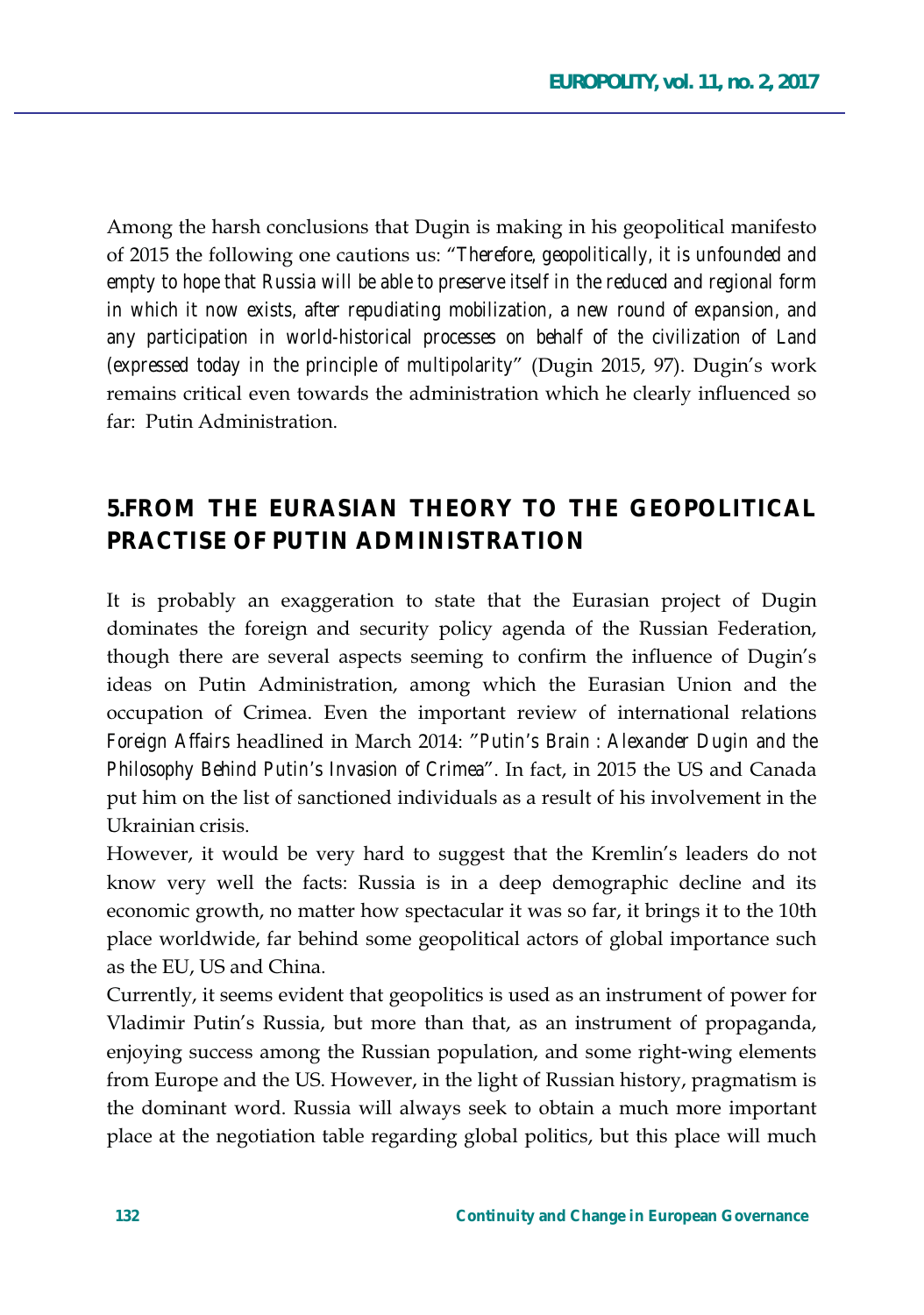depend on the international recognition and in the lack of reaction by the other power centres towards the major claims of Russia. Russia will not risk a world war, the nuclear deadlock remaining constant, even though an author such as Alexander Dugin keeps preaching a *"war of civilizations"* with a clear finality. Russia's objective remains to accumulate more international prestige and in its geopolitical imaginary this cannot be obtained unless it will be treated as equal partner by the United States of America.

Regarding the European Union and its "neighbourhood policy" Russia seems to be *unable to judge the EU as a new type of political entity that even defies the habits of a traditional Great Power. Even though the EU is lacking a common army that could pose a threat to Russian borders, the Kremlin is very reactive against any European enlargement towards its "Near Abroad"*, probably because it makes no clear difference between the EU and NATO, the US, or the "West". The old Russian school of geopolitical thinking is still involved in the political establishment. This probably explains why Russia implemented an alternative plan in Ukraine after the demise of Viktor Janukovic, namely the annexation of Crimea and the destabilization of the Donetsk region.

Ukraine was the second largest Soviet republic in terms of population. The Russian geopolitical imagination is still haunted by the loss of an empire that rivalled only with the United States. The reaction of Moscow to the presumed loss of Ukraine reminded also that in 2008 Georgia wanted to join NATO.

### **6.CONCLUSIONS**

The European Union and Russia seem to be on a collision course in geopolitical and geo-economic terms. It is a clash between a soft power and a hard power. However, both actors are not currently in their best seats. They are both facing a very radicalized environment, prone to revolutionary change. This is especially true for the countries of North Africa and the Middle East, but the Euromaidan showed that this potential exists also for the countries of Eastern Europe. Geopolitical approaches may come to be only illusions of political elites that are losing the control over their civil societies. The ENP may not stop citizens' desire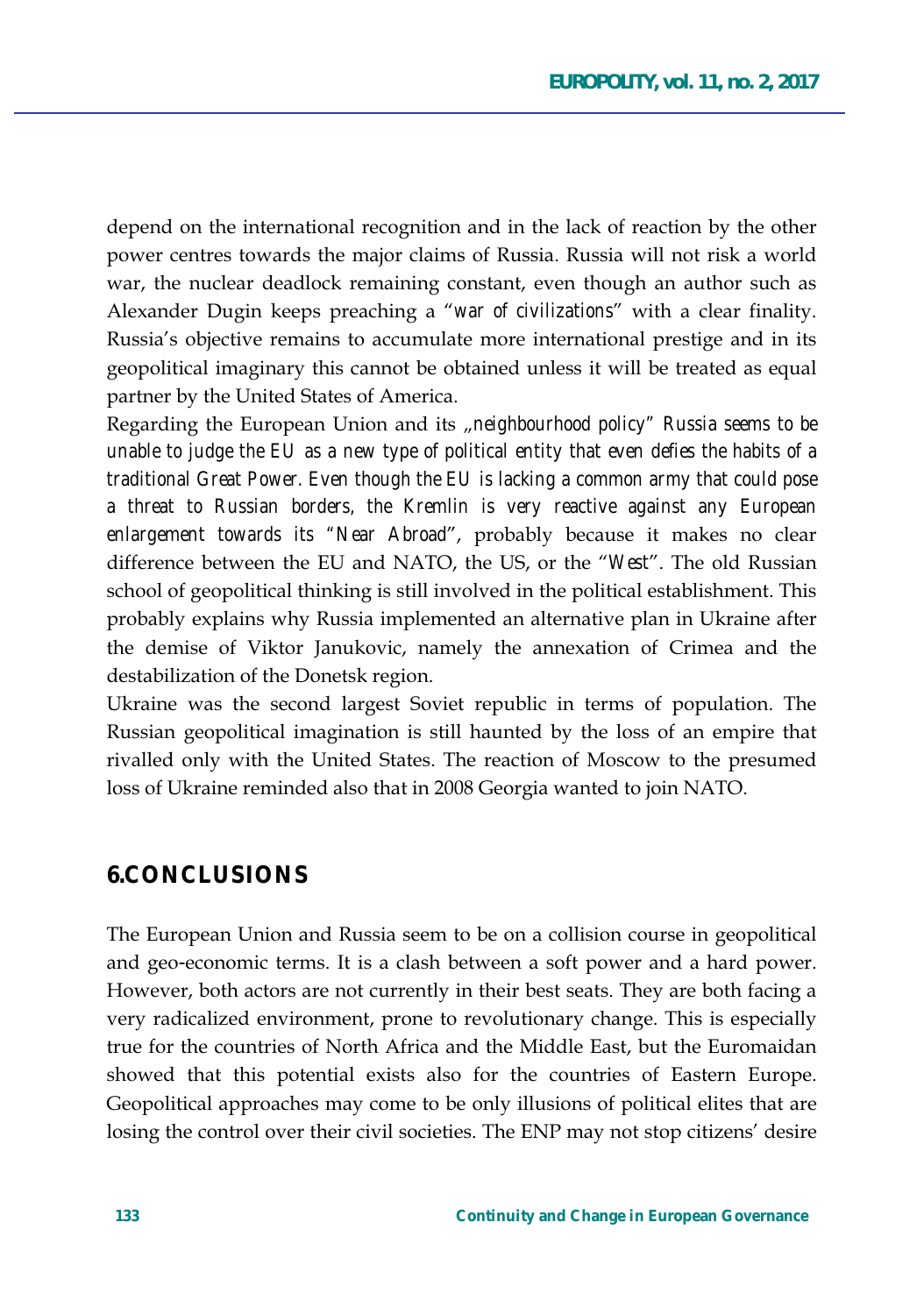to get closer to an area of stability and prosperity such as the European Union. Classical geopolitical approaches may fail to prevent Eastern civil societies to live the dream of uniting with Europe as an exponent of Western civilization.

## **REFERENCES**

Barbashin, Anton and Thoburn, Hannah, "Putin's Brain: Alexander Dugin and the Philosophy Behind Putin's Invasion of Crimea". *Foreign Affairs*, March 2014.

Batt, Judy; Lynch, Dov et al., "Partenaires et voisins: une PESC pour une Europe élargie", *Cahiers de Chaillot*, nr. 64, EU-ISS, September 2003.

Bruns, Bettina; Happ, Dorit; Zichner, Helga (eds.), *European Neighborhood* Policy: Geopolitics between integration and security, London: Palgrave Macmillan, 2016.

Cohen, Saul B., Geopolitics: The Geography of International Relations, 3rd edition, Lanham: Rowman&Littlefield, 2015.

Dugin, Alexander, Last War of the World Island: The Geopolitics of *Contemporary Russia*, London: Arktos, 2015.

EEAS, "European Security Strategy –  $A$  Secure Europe in a Better World", Brussels, 12 December 2003. Website: https://europa.eu/globalstrategy/en/european-security-strategy-secureeurope-better-world

European Commission, "Wider Europe's Neighbourhood: proposed new framework for relations with the EU's Eastern and Southern Neighbours", Brussels, 11<sup>th</sup> March 2003. Internet: http://europa.eu/rapid/press-release\_IP-03- $358$  en.htm

European Commission: https://ec.europa.eu/neighbourhoodenlargement/neighbourhood/overview\_en

European Council, "A Secure Europe in a Better World: European Security Strategy", Brussels, 12 December 2003. Internet: http://www.envirosecurity.org/ges/ESS12Dec2003.pdf

Gowan, Peter, "The EU and Eastern Europe: Diversity without Unity?", in Mary Farrell, Stefano Fella, Michael Newman, European Integration in the 21st *Century. Unity in Diversity?*, SAGE Publications, Londra, Thousand Oaks, New Delhi, 2002, pp. 29-30.